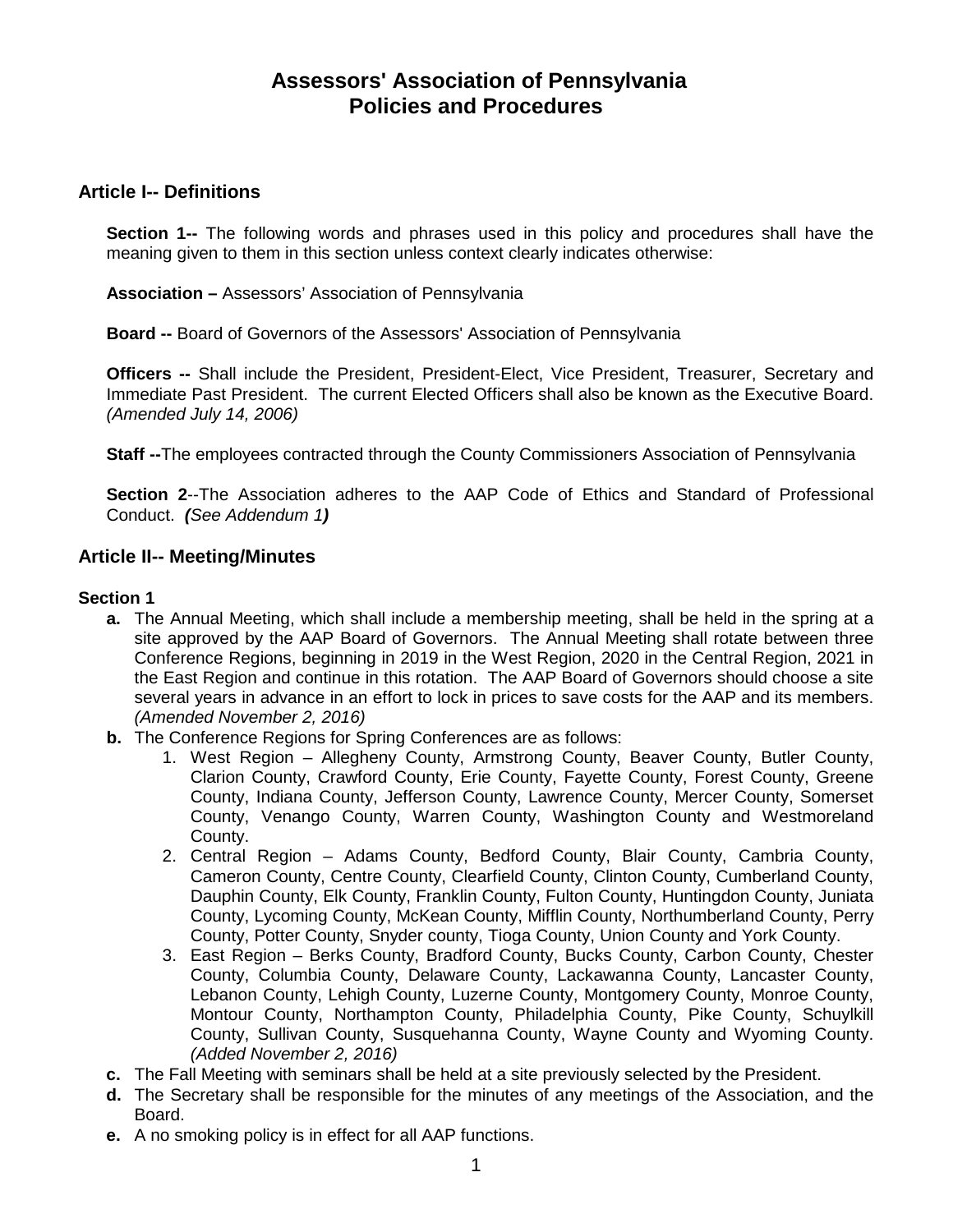# **Article Ill - Board of Governors**

**Section 1--**The Local Chapters having representation to the Association Board is as follows (two members each with staggered two-year terms):

- **a**. North East Chapter
- **b.** North Central Chapter
- **c**. North West Chapter
- **d.** South East Chapter
- **e.** Laurel Mountain Chapter
- **f.** South Central Chapter

### **Section 2-- Expenses**

**a.** Mileage, meals and housing shall be paid when attending meetings of the Board or its committees except meetings held in conjunction with the Annual Conference or the Fall meeting. Board members, who live less than 50 miles (one way) from the Board meeting site, are not entitled to housing expenses. Members are encouraged to travel together whenever practical.

**b.** All housing and meals of the President and their spouse shall be paid for the Annual and Fall Meeting(s) during their term.

**c.** Expenses of the President shall be paid when traveling to Chapter meetings throughout the State. Expenses include mileage, meals and housing.

**d.** The Board of Governors may designate up to two individuals to attend the IAAO Annual Conference or the NRAAO Annual Conference, provided that the annual budget supports the cost of attendance at the conference. Expenses do not include Pre-Conference and Post Conference Seminars or expenses while attending those seminars. Reimbursable expenses shall include meals, when not provided as part of the conference registration, housing for the days of the conference and travel expenses, with the costs reimbursed calculated at the lowest transportation mode. *(Amended July 11, 2014)*

**e.** Mileage covered by the Association shall be reimbursed at the current IRS rate per mile. Travel expenses will be reimbursed at the most economical way of traveling.

**f.** All requests for reimbursement for expenses must be substantiated.

**g.** The President is entitled to a gift when leaving office not to exceed \$250.

**h.** Board gifts that are purchased from Association funds must be approved by three Officers.

# **Article IV-- Legal**

# **Section 1--Solicitor**

**a.** The Board may appoint a Solicitor for the Association as stated in Article Ill, Section 5 of the Association Constitution.

**b.** Upon the approval of the Board, the Association Solicitor shall be paid an annual retainer.

**c.** The Solicitor's expenses including housing, meals and mileage shall be paid when attending Board meetings, the Annual Meeting and/or the Fall meeting (when their attendance is requested).

**d.** Approval of three Officers is required for emergency legal action.

**e.** With Board approval, additional legal expenses shall be paid.

**f.** If a member needs to contact the Solicitor concerning a matter that affects the Association, they must contact an officer of the association who will then channel appropriate requests to the Solicitor.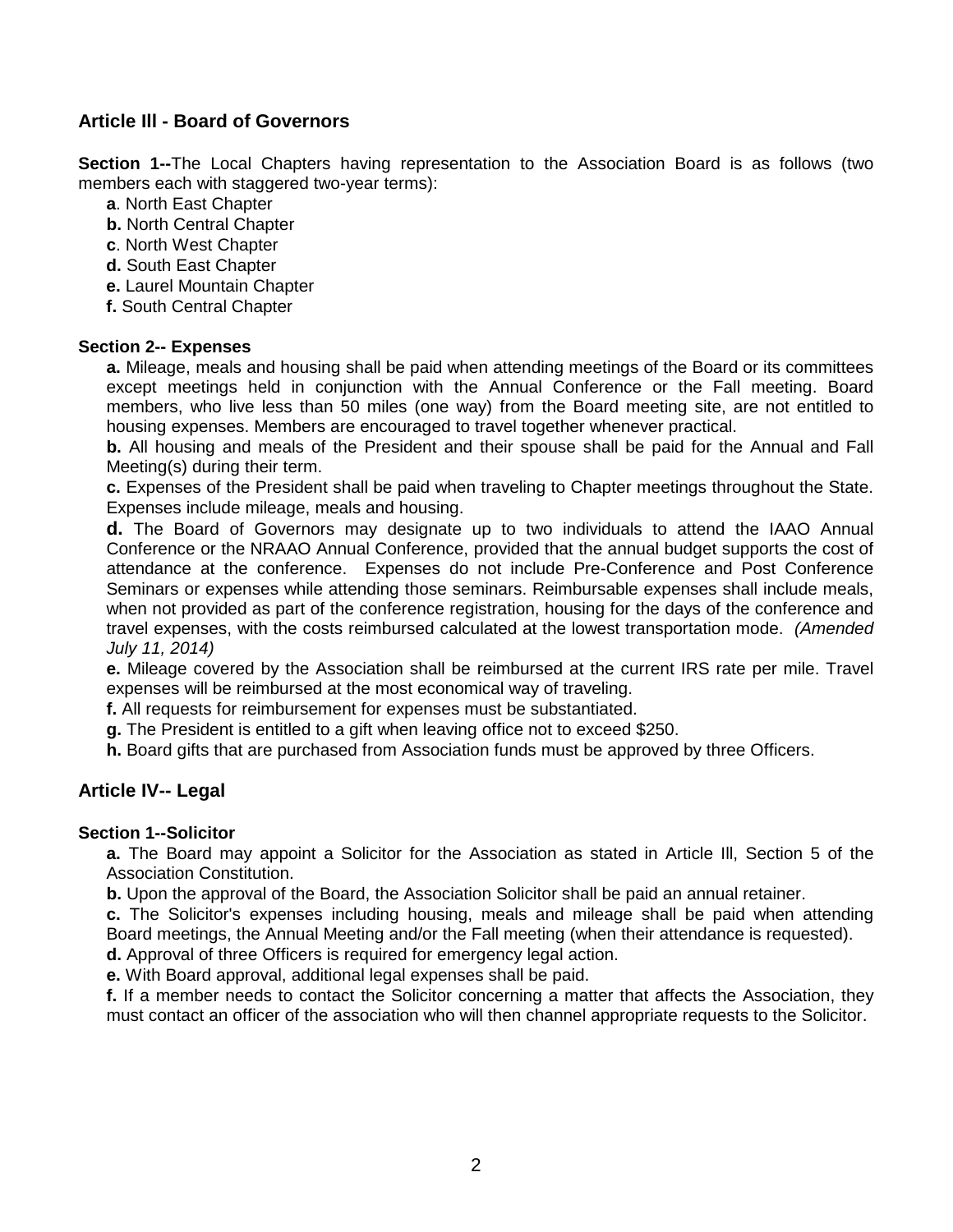# **Article V - Committees**

# **Section 1**

The following standing committees are hereby established by the Board. The current AAP President shall appoint committee members. The appointment of all committee chairs is subject to Board approval.

- **a.** Education
- **b.** Government Information
- **c.** Budget
- **d.** Audit
- **e.** Nominating
- **f.** Awards
- **g.** Conference
- **h.** Health and Welfare
- **i.** Geographic Information Systems (GIS)
- **j.** Policy and Procedure
- **k.** Clean and Green
- **l.** Assessment Law Committee
- **m.** Tax Claim Group

# **Section 2-- Expenses**

If possible, all committee meetings shall be held in conjunction with the Annual Conference, the Fall Meeting or the scheduled Board meetings. No expenses will be paid for meetings held in conjunction with the Annual Conference or Fall Meeting.

### **Section 3-- Education Committee**

**a.** The Education Committee organizes and regulates all educational programs and classes conducted by the Association.

**b.** Each Local Chapter is entitled to one representative to the Education Committee.

- **c.** All four AAP Basic Course fees shall be pre-approved by the Board.
- **d.** Instructors shall be trained under the guidance of the Education Committee.
- **e.** AAP Basic Course Instructors and trainees fees shall be determined by the Board.
	- 1. AAP Instructor Trainee Fee Schedule
		- i. Phase I Upon approval of the AAP Education Committee, the Instructor Trainee will sit in on the course they wish to teach. The AAP will pay room, board and ground transportation only.
		- ii. Phase II The Instructor Trainee will sit in on the course they wish to teach a second time and be expected to teach at least eight (8) hours of the course material. The AAP will pay room, board and ground transportation along with a rate equal to one half (1/2) of the full instructor's fee.
		- iii. Phase III The Instructor Trainee will teach the complete course under the observation of the Certified Instructor. The AAP will pay room, board, ground transportation and the full certified instructor's fee.
		- iv. The Certified Instructor shall make a recommendation to the AAP Education Chairperson(s) that the Instructor Trainee be accepted as a Certified Instructor of the course, repeat Phase III or not be considered as an instructor.
	- 2. Certified Instructor's fees are approved on a per diem rate set by the AAP Board of Governors. The Certified Instructor's fee includes a flat rate preparation fee, per diem rate per day of instruction, room and board. *(Amended April 29, 2008)*
	- 3. Qualifications for instructors and instructor trainees to teach the "90 hours of basic courses of study" required for the initial CPE certification (Act 28 of 1992/Assessor's Certification Act, 63 P.S. § 458.1 et seq).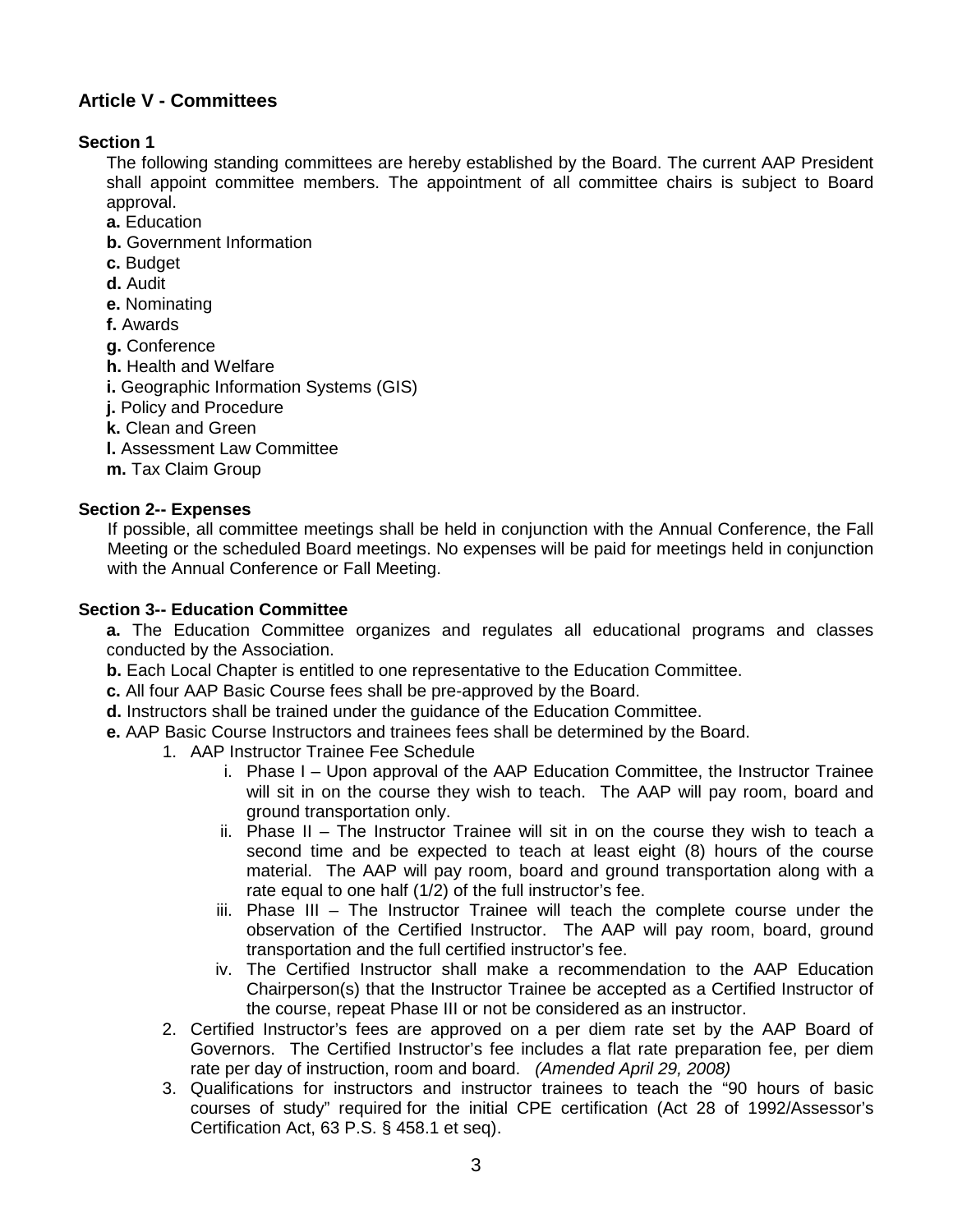- i. The individual must be a member in good standing of the Assessors' Association of Pennsylvania, as described in Article II, Section 1 of the Constitution of the Association.
- ii. The individual must maintain a current Certified Pennsylvania Evaluator designation as provided by the Commonwealth of Pennsylvania, State Board of Certified Real Estate Appraisers. *(Amended April 23, 2013)*
- **f.** Distribution of Auction Money -- Local Chapter Educational Reimbursement.
	- 1. If a Chapter organizes, submits and receives an approval for two or more recertification hours from the State Board of Certified Real Estate Appraisers, that Chapter will receive \$150.
	- 2. Classes/seminars receiving AAP certificates will be open to any member who is both a member in good standing with the Assessors' Association of Pennsylvania and one of the six chapters of the AAP and will not be subject to any additional charge above the regular chapter member cost.
	- 3. The maximum grant amount a Chapter can receive from the Assessors' Association of Pennsylvania in one (1) calendar year is \$450.
	- 4. Requests for reimbursements must be sent to the AAP Director or designee for approval. *(Section 3(f) (Amended November 12, 2003)*
	- 5. At the end of the fiscal year, the cost of the AAP's Crime Insurance Policy will be deducted from any remaining Auction funds before they are dispersed equally to the Chapters. The funds shall be distributed at the next Board of Governors' meeting. *(Added November 2, 2005) (Amended January 20, 2012)*

### **Section 4-- Government Information Committee**

**a.** The Chair is responsible for submitting updates to the Board on new and pending legislation before the House of Representative and the Senate of Pennsylvania.

**b.** Each Local Chapter may submit one representative to the Government Information Committee.

### **Section 5-- Budget Committee**

The Budget Committee prepares a draft budget to present to the Board for approval.

#### **Section 6-- Audit Committee**

**a.** The Audit Committee members are responsible for auditing the AAP books. The Committee shall report audit findings to the Board and membership (Annual Meeting). Upon the approval of the Board, an outside audit may be requested.

**b.** The Audit Committee shall review annual Chapter audits that are submitted in accordance with Article VIII, Section 2. *(Added January 20, 2012)*

### **Section 7-- Nominating Committee**

**a.** The Nominating Committee functions under the guidelines set in the Association Constitution in Article V, Section 5.

**b.** The Chair of the Nominating Committee shall be the most recent active Past President.

#### **Section 8--Awards Committee**

**a.** The Awards Committee shall determine the winners of the following awards (subject to the Executive Board's approval/veto powers): *(Amended July 14, 2006)*

- 1. Naessig Award: Named after Carl W. Naessig, second President of AAP. This award is given for meritorious service to the assessment profession and the Assessors' Association of Pennsylvania.
- 2. Hanisits/Hettinger Award: Named after Robert Hanisits, 40th President of AAP and Alfred K. Hettinger, Esquire, former AAP Solicitor. This award is given for the enhancement of assessment education in the Assessors' Association of Pennsylvania. *(Amended May 28, 2015)*
- 3. Chudy Award: Named After Michael M. Chudy, first president of AAP. This award is given for the best assessment article in the *AAP Journal* during the past year.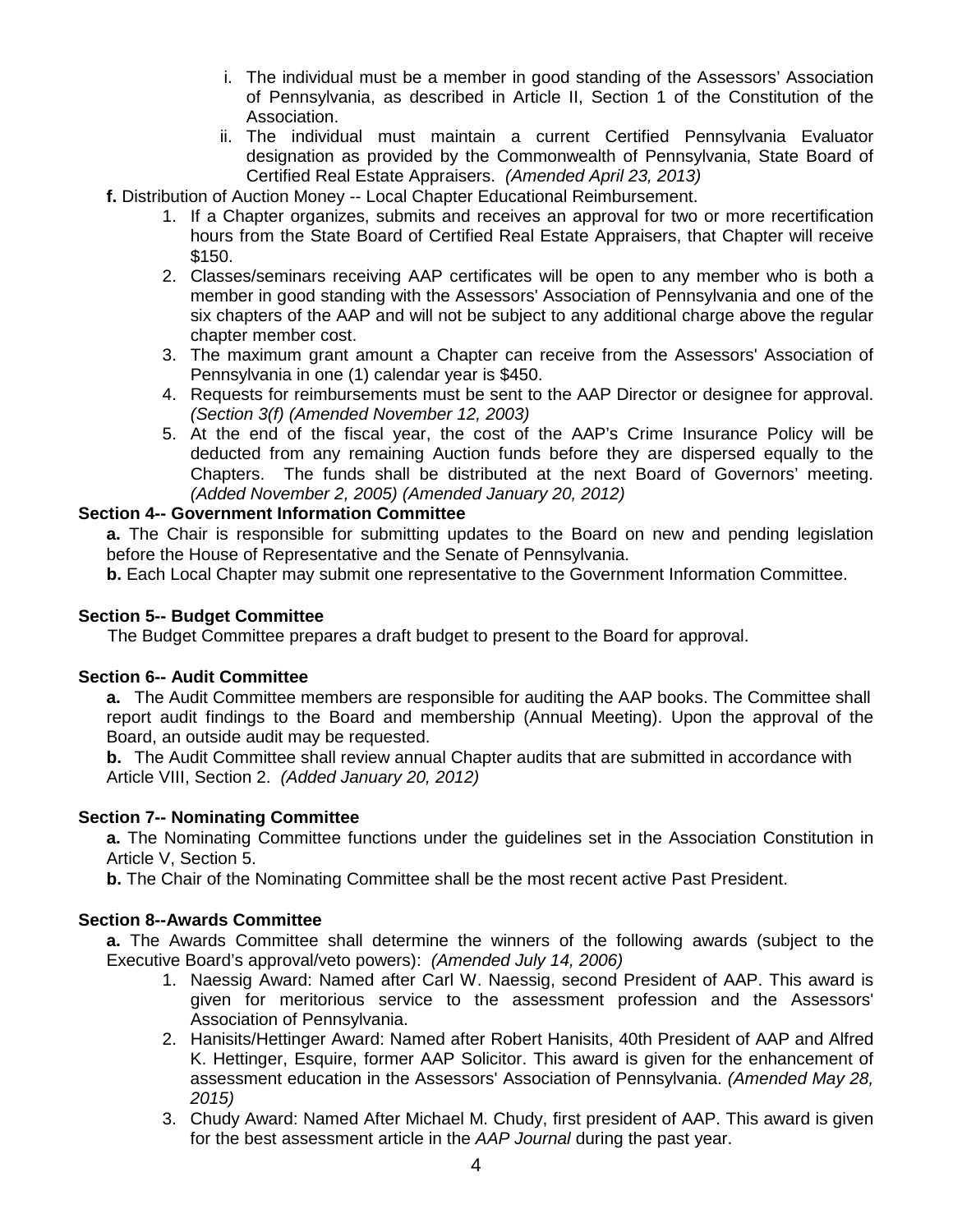- 4. Garrity Award: Named after Past President Thomas P. Garrity. This award is a one-year paid membership in the International Association of Assessing Officers. The recipient is selected by a Local Chapter on a rotating basis.
- 5. Special Awards: Special awards may be granted at the discretion of the Awards Committee with Board approval.
- 6. Special President's Award: The President has at his/her discretion the ability to give a special award.

**b.** The Committee shall present the following Service Awards to members in good standing for service in the county or municipal assessment field:

- 1. Trailblazer for 20-29 years
- 2. Board of Governor's Award for 30-39 years
- 3. President's Award for 40 years or over
- 4. Golden Achievement Award for 50 years or more of service. (*Added July 15, 2016)*

#### **Section 9-- Conference Committee**

**a.** The Conference Committee is responsible for program planning for the Annual Conference and the Fall Seminars.

**b.** The Vice President of the Association shall act as the Chair of the Conference Committee. In the event of a vacancy in the office of Vice President, the President shall appoint a Chair of the Conference Committee, who shall be approved by the Board to carry out the duties of the Vice President as it relates to the responsibilities of this committee. *(Amended July 13, 2012)*

**c.** The Chair shall designate additional members to the Committee as needed.

**d.** Hospitality rooms at all AAP conferences will close at 1:00 a.m.

#### **Section 10 -- Health and Welfare Committee**

**a.** The purpose of this committee is to promote and maintain unity and emotional support for AAP members. Our policies and procedures provide a method of acknowledgement and comfort to our members and their families due to a loss of life, a catastrophic loss affecting lifestyle or a serious illness. Above all, the committee will respect and give special attention to AAP member requests concerning publicity and confidentiality.

**b.** In order to be current with what is occurring with members, each chapter will assign a contact that may report to any person on the Health and Welfare Committee situations or circumstances warranting Committee attention. It is to be noted that notification these situations will also be accepted and appreciated from anyone in the AAP.

**c.** The Chair shall report on committee activities to the Board at each seasonal Board meeting as applicable. Activities will also be reported in the AAP Journal to encourage prayers and/or well wishes made by other members.

**d.** The Committee will strive to set guidelines and respond accordingly to situations in a humanitarian fashion. Committee will respect and exercise discretion for confidentiality concerns. Examples of situations that may be reported to the Committee are: Accident, surgery, hospitalization, death, retirement, engagement and weddings.

**e.** The Committee shall contact the AAP Executive Director, or designee, for the processing of any mailings and deliveries. Such examples are cards and flowers.

(*Section added January 2003.)*

#### **Section 11 -- Geographic Information Systems (GIS) Committee** *(Added July 14, 2006)*

**a**. The GIS Committee shall report to the Board.

**b.** The AAP GIS Committee is responsible for gathering relevant information pertaining to all aspects of GIS and to provide this information to the AAP membership.

**c.** The Committee shall become a resource of information on GIS hardware, software, techniques, companies, agencies, funding sources and any other additional information relating to the GIS process. *(Section a. and b. added May 1, 2007.)*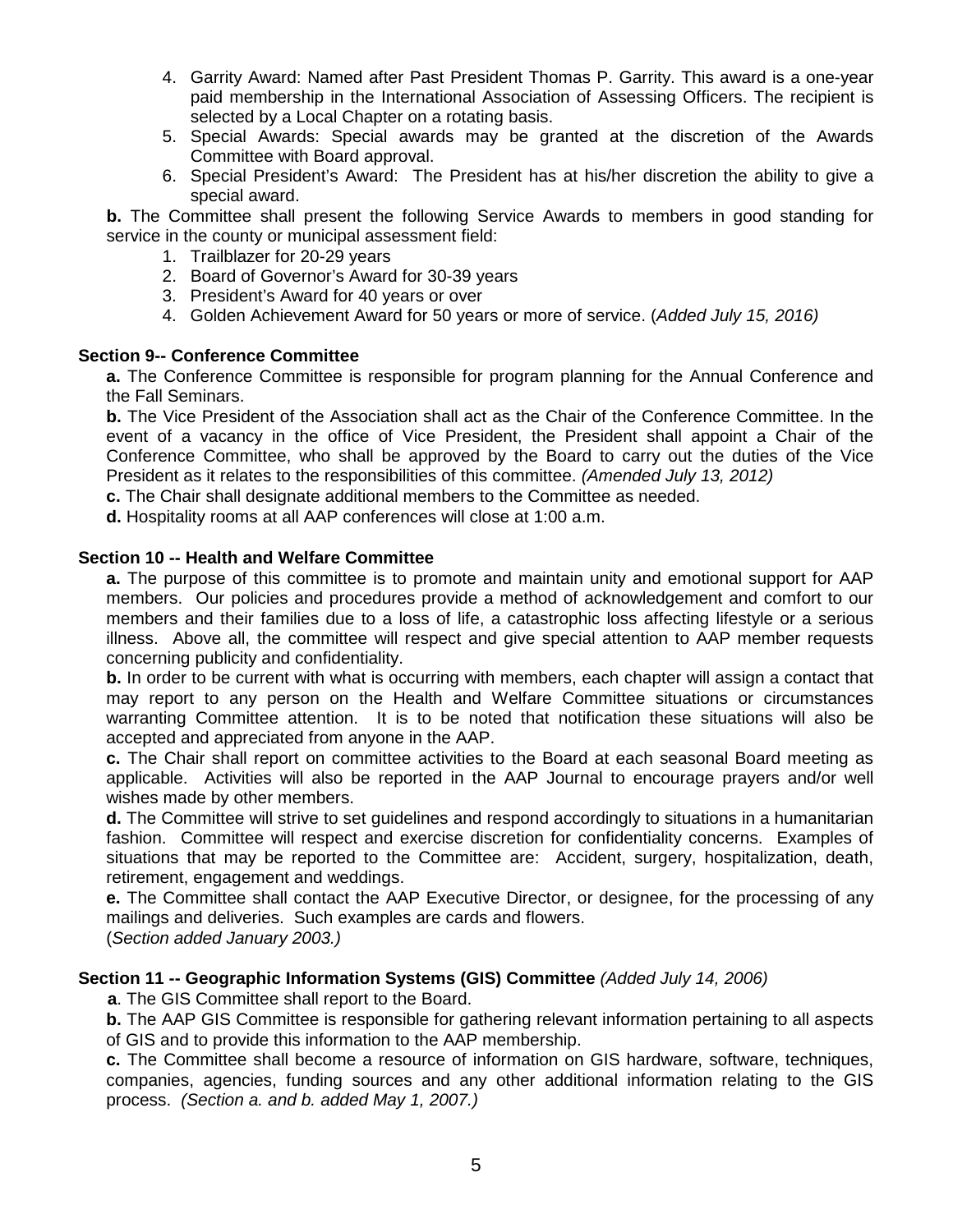### **Section 12 -- Policy and Procedure Committee**

The Policy and Procedure Committee is responsible for maintaining and updating the Policies and Procedures Document. The Committee is responsible for creating and recommending amendments to the Policies and Procedures. Those amendments are presented to the Board for consideration in accordance with their procedures. When changes are approved by the Board, the Committee will update the document and forward it to the AAP staff for dissemination to the Board members. *(Section added November 1, 2006.)*

### **Section 13 -- Clean and Green Committee**

The Clean and Green Committee is responsible for working as liaisons for the AAP with the Pennsylvania Department of Agriculture in an advisory role reviewing changes to the Clean and Green Law and regulations. The Committee also works in an advisory capacity to our membership as they implement the Clean and Green Program in their counties. *(Section added November 1, 2006.)* 

### **Section 14 -- Assessment Law Committee**

The Assessment Law Committee's purpose is to review suggestions and make recommendations toward improving assessment law in Pennsylvania. The Committee presents its recommendations to the Board. *(Amended [name changed] July 16, 2010)*

### **Section 15 -- County Commissioners Association**

The President shall appoint a liaison to the County Commissioners' Association of Pennsylvania. *(Amended January 13, 2006)*

### **Section 16 -- AAP Board of Appeals Monitoring Procedures**

**a.** All AAP sponsored sessions for recertification credit will be monitored by two designated active members to control entrance into and exit from the classroom. The education committee shall instruct the monitors in the proper procedures. Beyond the normal assigned breaks, each student will be allowed ten minutes during the morning session and ten minutes during the afternoon session to be used towards late arrivals and/or unscheduled breaks not to exceed ten minutes per session.

**b.** Students will be required to sign out and sign in with the monitor noting the times. The official starting time for class shall be the advertised starting time. An official clock/timepiece for each class will be used to record all individual breaks and assigned breaks.

**c.** Failure to comply with this procedure will result in not being issued a certificate for the seminar. *(Amended January 13, 2006.)*

**d.** Requests for Certificates by non-AAP members will require a \$10.00 processing fee, payable to the AAP, either directly to or through the local education chapter. *(Added November 2, 2005)*

**e.** The education committee shall instruct the monitors in the proper procedures. *(Added November 2, 2005)*

### **Section 17 -- AAP Board of Appeals**

**a.** The Board of Appeals will consist of three (3) active members and one (1) active member alternate to be appointed by the AAP President and approved by the AAP Board.

**b.** Appeals from the decision of the designated monitors not to issue a certificate of completion must be submitted with all the facts in writing within ten (10) working days to the AAP Board of Appeals. Written review and final action by the Board of Appeals will be given within thirty (30) days. Copies will be furnished to the student, the President and the Chair(s) of the Education Committee.

**c.** In the event that the student is dissatisfied with the decision of the AAP Board of Appeals, the student may petition The President and the Chair(s) of the Education Committee within ten (10) working days. The President and the Chair(s) of the Education Committee may pick an additional Officer, so the total may be three people. This group shall be called the AAP Executive Board of Appeals. Final action by the Executive Board of Appeals will be given within thirty (30) days. *(Section added January 13, 2006)*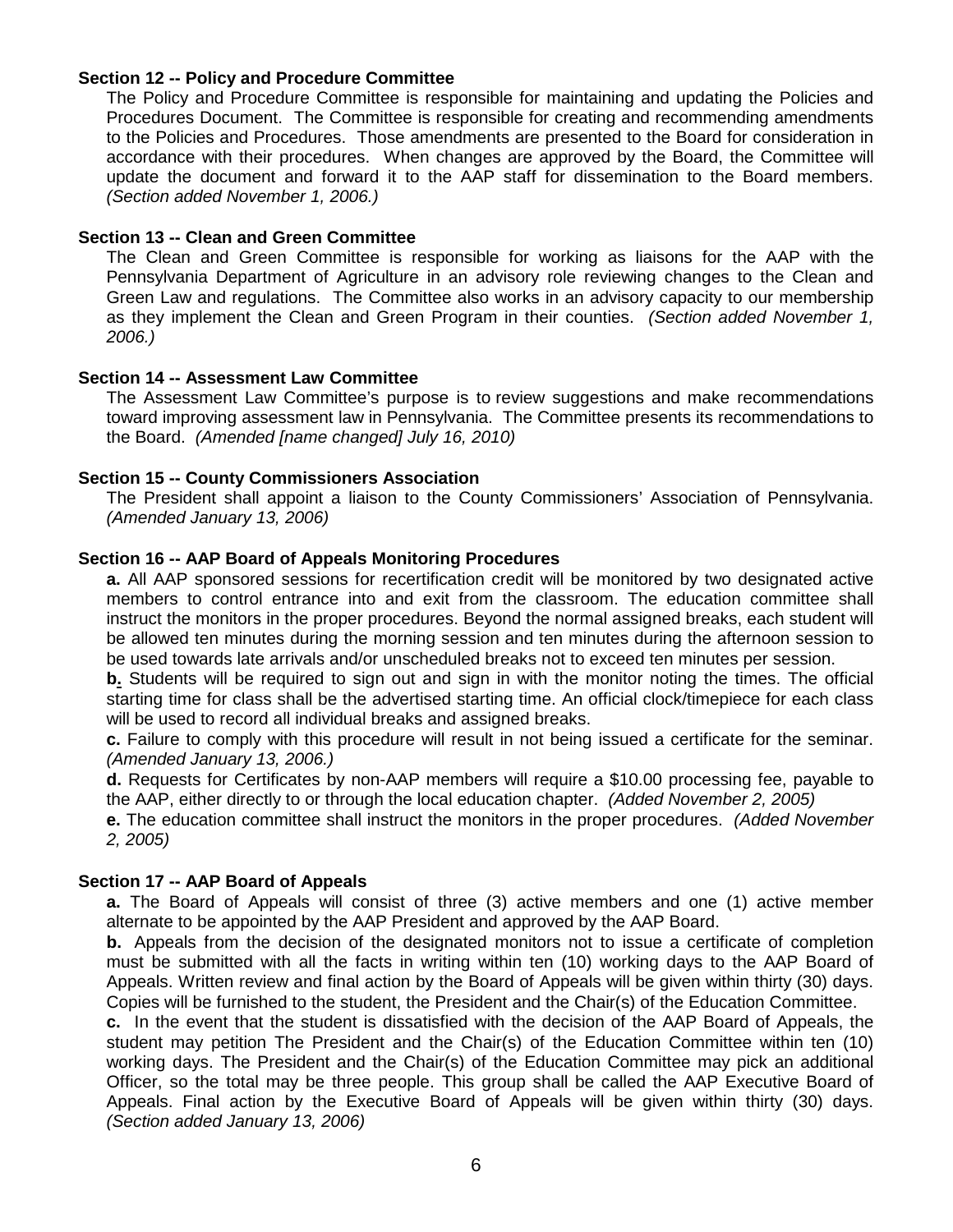## **Section 18 – Tax Claim Group**

**a.** The committee is created to aid assessors, who have been tasked with the responsibility of the County's Tax Claim Bureau.

**b.** The committee will provide education opportunities to promote greater insight, transitioning between assessment and tax claim duties.

*(Section added July 10, 2015)*

# **Article VI -- Conference Registration**

**Section 1 --** General - The AAP conducts several Conferences and special meetings during the course of the year. Because these meetings require detailed planning, including scheduling sessions, blocking certification coursework, and guaranteeing housing and meal functions, the Association must establish clear policies and deadlines for member registration for these events. The Association's intent is to make a policy that is fair both to the membership and to the Association, and recognizes the responsibilities of our professional staff.

**a.** Registration Types

- 1. Pre-Registrations are those received in advance of the Conference.
- 2. On-Site registrations are those received at the Conference. The AAP Board may establish, in advance of the meeting a premium for on-site registrations.

**b.** Payment - The AAP requests advance payment of registration, but will permit members in good standing to be billed.

**c.** Cancellation - A registration may be canceled at any time in advance of the Conference, but members are cautioned that late cancellations may affect eligibility for refunds. Eligibility for refunds due to cancellation of registration is as set in this policy. If the Conference is canceled by the AAP, a full refund will be issued within thirty days of the cancellation.

**d.** Refunds - Refunds will be issued for registration cancellations received no later than two weeks in advance of the Conference. There is a \$25 administration fee for each refund. No refunds will be made for registration cancellations received after the two-week deadline except in cases of personal family emergency.

**e.** Substitutions - Substitutions are permitted up to two weeks in advance of the Conference. Due to certification course scheduling requirements, substitutions received later than two weeks in advance of the Conference will be charged a \$25 administration fee for each substitution except in cases of personal family emergency.

**f.** No-Shows - All registered no-shows will be billed. *(Added July 14, 2006)*

# **Article VI -- Staff**

### **Section 1**

**a.** The Board may contract service of an Executive Director as stated in Article IV, Section 2f of the Association Constitution.

**b.** Administrative duties may be provided by the people and/or the agency designated by the Board.

# **Article VII -- Association Funds**

**Section 1** -- The Board shall direct the staff to carry out all financial responsibilities of the association.

# **Article VIII – Crime Insurance Policy**

**Section 1 --** The AAP shall purchase crime insurance that will cover the AAP and its Chapters, protecting them from loss of funds by a criminal action**.**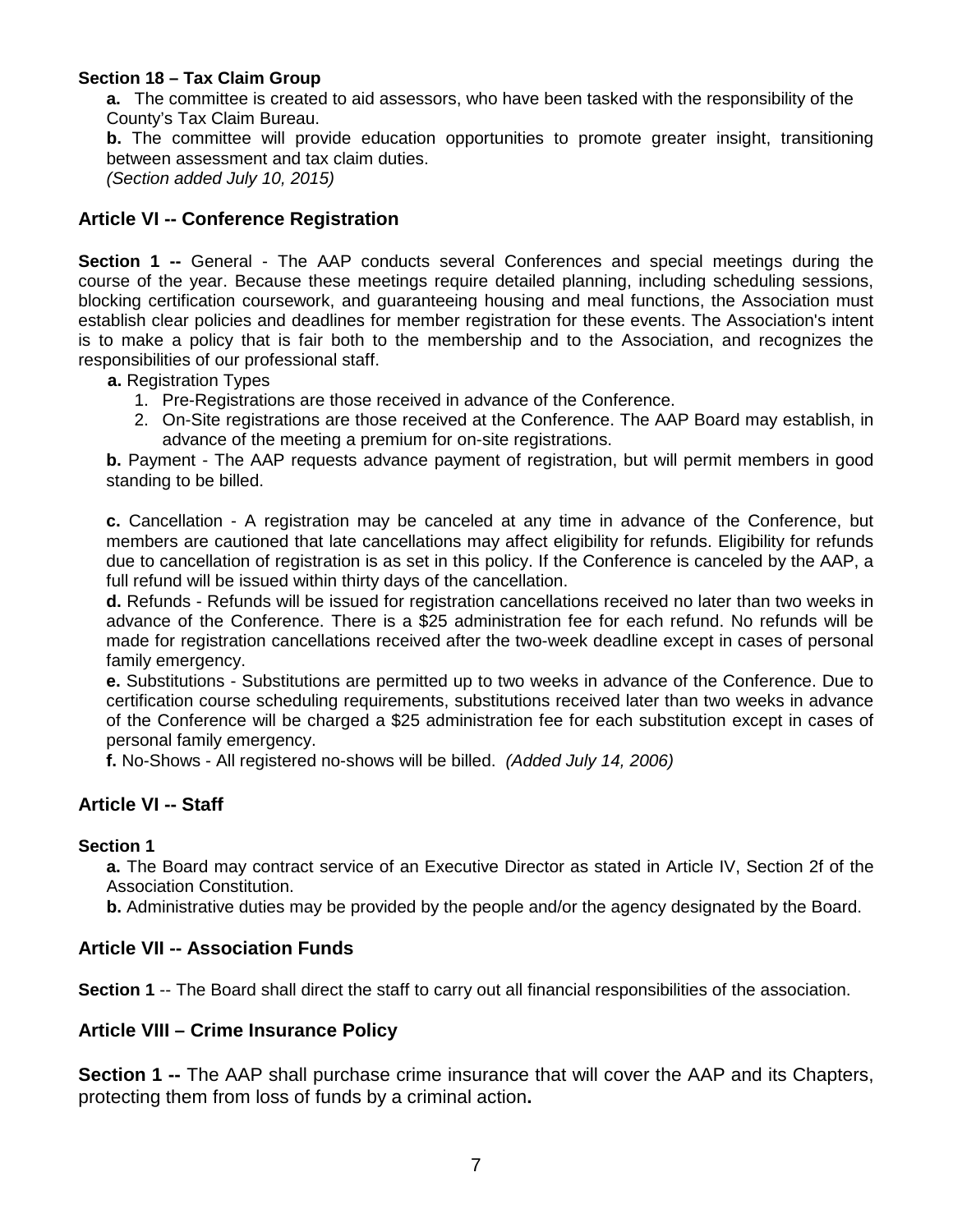**Section 2 --** The AAP requires that each chapter perform an annual audit of its finances.

**a.** The audit shall be conducted by chapter members other than those individuals that have control of the finances, i.e., Treasurer, Assistant Treasurer, or other member that signs for the distribution of chapter funds.

**b**. A copy of the annual audit shall be submitted to the AAP upon its completion by March  $31<sup>st</sup>$  and will be reviewed by the AAP Audit Committee. *(Amended May 3, 2016)*

**c.** AAP will deduct the cost of the insurance at the end of the fiscal year from the remaining Education Auction Funds before they are distributed to the Chapters. *(Added January 20, 2012)* 

# **Article IX – AAP List Serve**

**a.** The AAP acknowledges that there are many forms of electronic communication. The AAP sanctions and sponsors only the e-mail list server known as [AAP@yahoogroups.com.](mailto:AAP@yahoogroups.com)

**b**. Active members, honorary members, past presidents and staff of the AAP are approved for this service. Service will be extended with a request to the designated AAP staff person. *(Amended May 4, 2017)*

**c**. The AAP List Serve has been set up to create an electronic link to active members, honorary members, past presidents and staff of the AAP throughout the State, so that they may easily share ideas and expertise. *(Amended May 4, 2017)*

**d**. Abuse of the List Serve is not permitted. The focus of the List Serve is tax assessment and closely related topics. Using the List Serve for any other purpose is improper and could result in loss of access to the service. *(Added April 29, 2008)*

# **Article IX -- Amendments**

**Section 1** -- The Policies and Procedures may be amended at any time by the Board.

**Section 2 --** Any such amendments must be submitted in writing twenty (20) days prior to the Board meeting at which they are to be considered.

**Section 3** -- Approval shall be by a majority vote of the Board.

### **Amended and Approved – May 4, 2017.**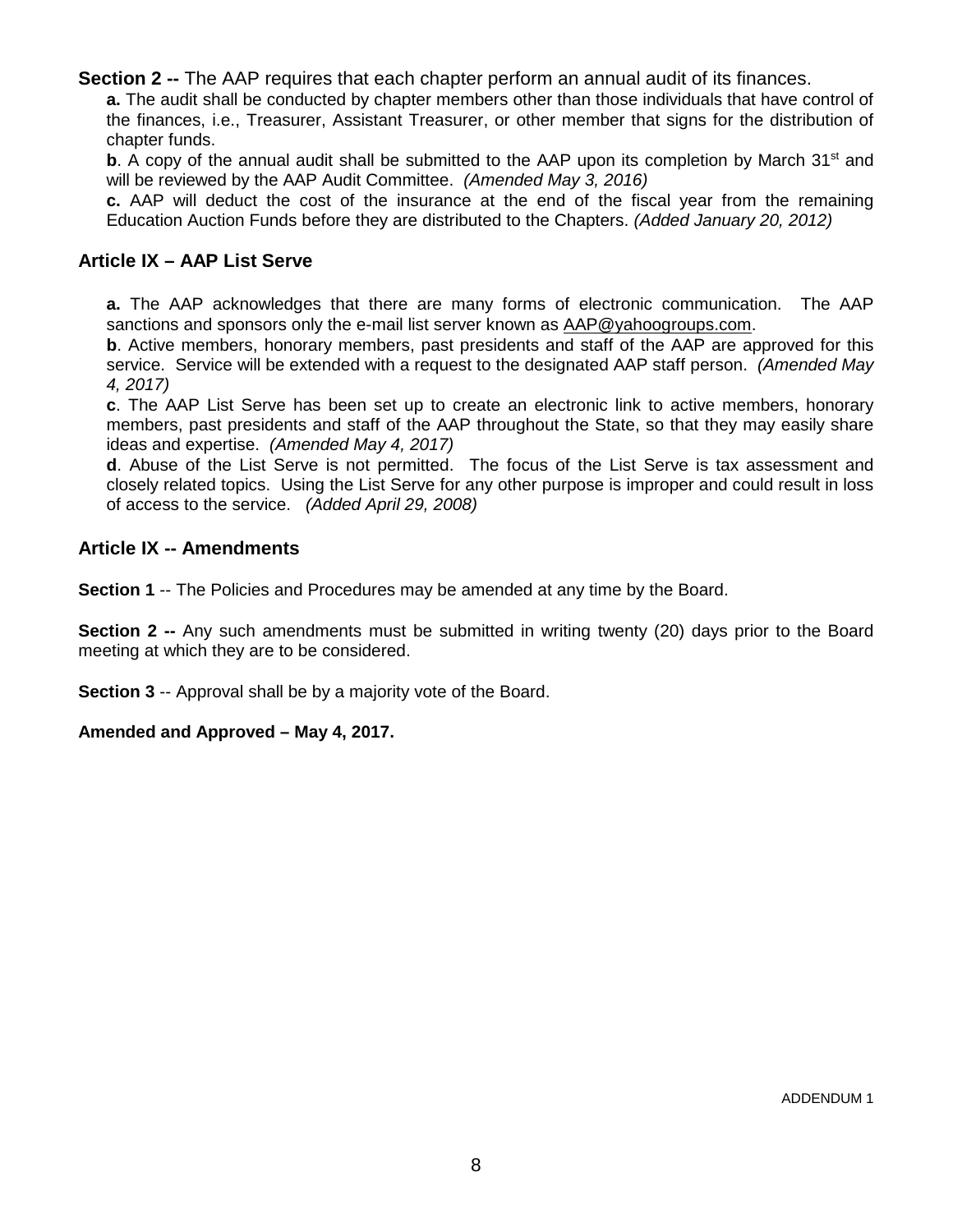# **AAP CODE OF ETHICS AND STANDARDS OF PROFESSIONAL CONDUCT**

The purpose of this Code of Ethics and Standards of Professional Conduct are to establish ethical and professional guidelines for assessing officials and other members of the Assessor's Association of Pennsylvania (AAP) and to set forth the standards by which to judge an AAP member whose conduct is in question. Members shall conduct themselves in a manner that will reflect favorably on themselves, the appraisal profession, the property tax system and the AAP, and avoid any action that could discredit themselves or these entities.

### **1. Performance**

Perform their duties in accordance with applicable laws and regulations and apply them uniformly and fairly. Perform all appraisal or other assessment-related assignments to the best of their ability and in accordance with the Uniform Standards of Professional Appraisal Practice adopted by the AAP and the State Laws.

### **2. Access to Information and Records**

Make available all public records in their custody for the public review unless access to such records is specifically limited or prohibited by law, or the information has been obtained on a confidential basis and the law permits such information to be treated confidentially. Make every effort to inform the public about their rights and responsibilities under the law and the property tax system.

### **3. Respectful Attitude**

Maintain an open, courteous and respectful attitude in their dealings with the public and require the same of their subordinates.

### **4. Public Officials**

Cooperate with public officials to improve the efficiency and effectiveness of the property tax in particular and public administration in general.

#### **5. Conduct and Propriety**

Conduct their duties and activities in a manner that will reflect credit upon themselves and their profession. Members shall avoid the appearance of impropriety.

#### **6. Professional Qualifications**

Claim no professional designation unless authorized by the conferring organization, whether the claim be oral or written, nor claim qualifications that are not factual or may be misleading. Strive to increase knowledge and improve professional skills.

#### **7. Recognition**

Give full credit to the source of any material quoted or cited in writings or speeches.

#### **8. Prohibited Activities**

Accept no appraisal or assessment-related assignment that could reasonably be construed as being in conflict with their responsibility to their jurisdiction, employer or client or in which they have an unrevealed personal interest or bias or which they are not qualified to perform.

#### **9. Contingent Compensation**

Accept no appraisal engagement for which their compensation is contingent upon or influence by any condition that could impair their objectivity, including but not limited to:

- (a) Reporting a predetermined conclusion or recommendation of value,
- (b) The amount of the value estimate,
- (c) The amount of a reduction in taxes,
- (d) Any other similar action or result.